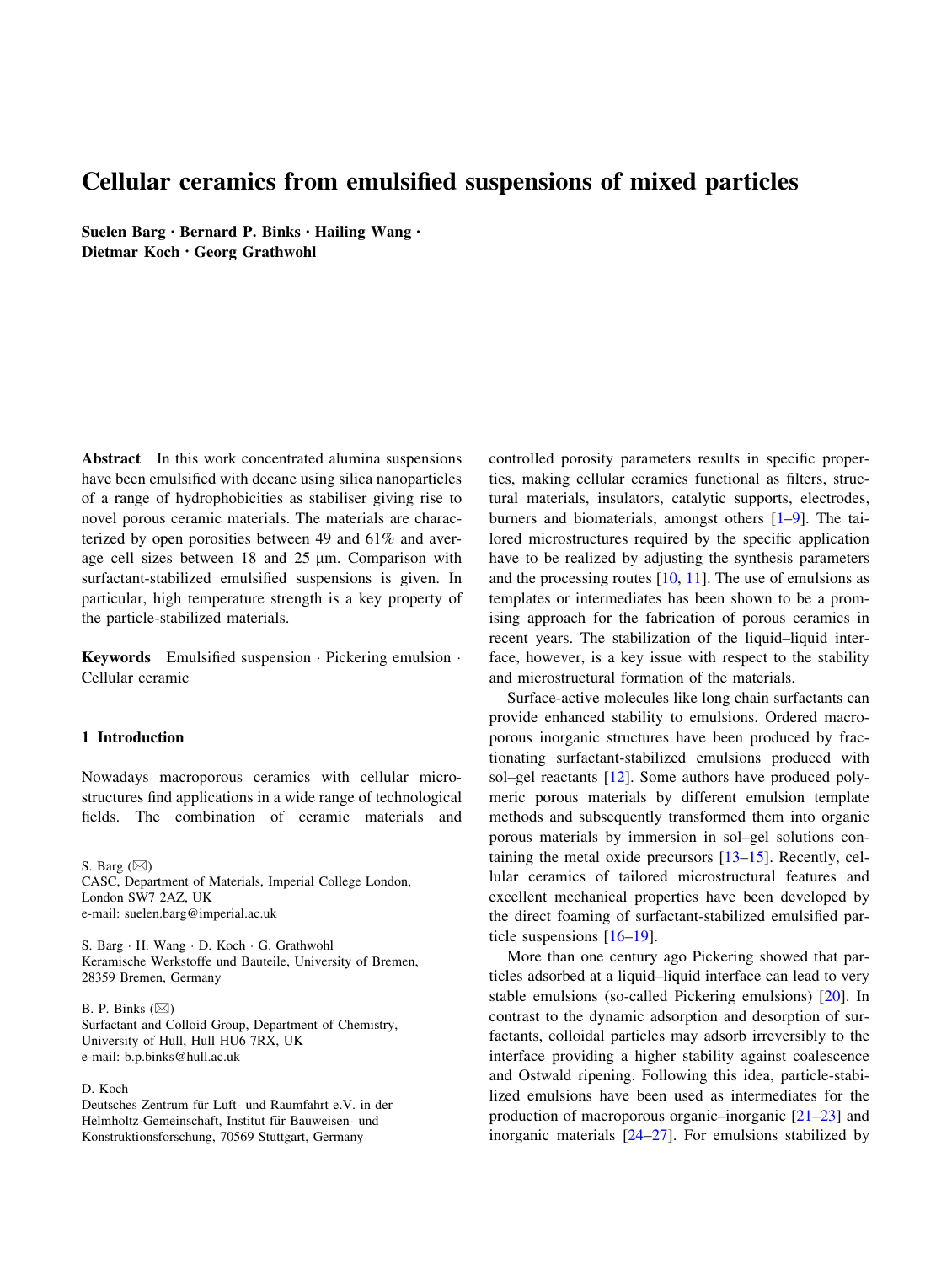surfactant, the hydrophile-lipophile balance (HLB) number is important in selecting the optimum emulsifier. In the case of particle-stabilised emulsions, the wettability of the particle at the oil–water interface, as judged by the threephase contact angle, is crucial in favouring adsorption at the liquid–liquid interface. Binks et al. [\[24](#page-8-0), [25\]](#page-8-0) have developed a method for the preparation of porous silica from silica nanoparticle-stabilized emulsions, where the nanoparticle wettability is varied in a wide range by surface chemical treatment (silanization). Macroporous ceramics have also been produced by the in situ modification of the hydrophobicity of colloidal particles with the use of short chain amphiphilic molecules. As the particles are initially hydrophilic they can be homogeneously dispersed up to high concentrations in the water-based suspension. Closed cells provided by the irreversibly adsorbed particle shell are predominant [[26,](#page-8-0) [27\]](#page-8-0).

In this article, we present a new method for the fabrication of cellular ceramics based on emulsified suspensions stabilized by alumina  $(Al_2O_3)$  and silica  $(SiO_2)$  aggregates. In contrast to previous work, no surface-active molecules are required for emulsion stabilisation. The influence of the silica particle wettability on the configuration of the emulsified suspensions as well as on the microstructure of the porous ceramics prepared is discussed. The effect of particle or surfactant stabilization on the processing of the materials is also compared. Finally, envisaging the possible application fields of the novel materials, their compressive strength at high temperature  $(1,500 \degree C)$  is investigated.

#### 2 Experimental section

#### 2.1 Processing route

The cellular inorganic materials developed in this work were processed in four steps as illustrated in Fig. 1, using either nanoparticles or surfactant for emulsion stabilisation. The first one was the preparation of a stable  $Al_2O_3$  powder (Alcoa CT 3000SG,  $d_{50}$  of 500 nm, specific surface area of 7.5  $\mathrm{m}^2$ /g) suspension in water. For the production of mixed particle-stabilized emulsified suspensions, Pa-Em, the  $Al_2O_3$  powder was added to water containing HCl (Roth) at a concentration of 2 M for electrostatic stabilization. The acidic  $pH = 5$  provided by the addition of HCl results in particles becoming positively charged. In the case of surfactant-stabilized emulsified suspensions, Su-Em [\[16](#page-8-0), [17](#page-8-0)],  $Al_2O_3$  powder was added stepwise to deionised water containing a polyacrylate (0.74 wt% relative to alumina), commercially available as Dolapix CE-64 (Zschimmer & Schwarz), as an electrosteric dispersion agent resulting in a highly negative surface charge on the alumina particles at  $pH = 9$ . Dispersion and homogenization was carried out in a laboratory mixer (Dispermat LC, VMA Getzmann) at 2,500 rpm for 20 min at room temperature. The charge on alumina particles was adjusted to be either positive to promote interaction with the silica nanoparticles or negative to avoid their interaction with the anionic surfactant.

For the preparation of Pa-Em, decane  $(>99\%$ , Fluka) was dispersed in the  $Al_2O_3$  suspension with the addition of

Fig. 1 Schematic illustration of the processing route for (left) mixed particle- stabilised emulsified suspensions, Pa-Em, and (right) surfactant-stabilized emulsified suspensions, Su-Em

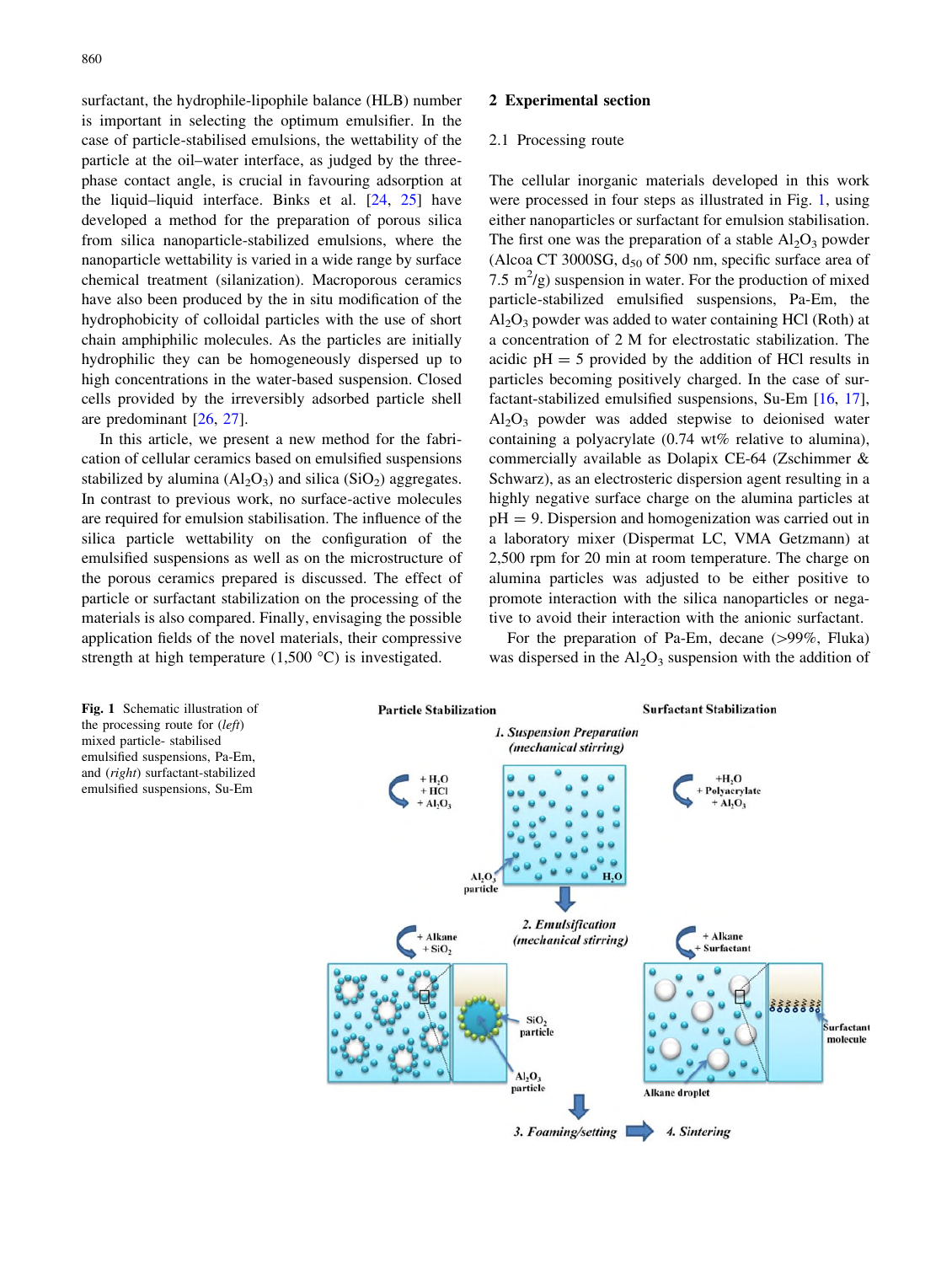<span id="page-2-0"></span> $SiO<sub>2</sub>$  nanoparticles as a powder of different hydrophobicity (as provided by supplier), possessing between 100% SiOH (hydrophilic) and 15% SiOH (very hydrophobic) groups (Wacker-Chemie, primary particle diameter 20–30 nm, surface area 200 m<sup>2</sup>  $g^{-1}$ ), by mechanical stirring. Starting from purely hydrophilic silica, particles were made progressively hydrophobic by reaction with dichlorodimethylsilane in the presence of water, with either the concentration of silane reagent or the reaction time varying. At pH 5,  $Al_2O_3$  and  $SiO_2$  particles are positively and negatively charged, respectively. The opposite charges as well as the difference in size between these particles promote their attraction resulting in heteroaggregation [\[28](#page-8-0)]. This leads to a combined particle stabilization due to the attachment of the  $Al_2O_3-SiO_2$  aggregates around the oil drops in water. On the other hand, for Su-Em, the stabilization of the decane droplets was achieved by the addition of sodium lauryl sulphate SLS (BASF, Lutensit AS 2230), as anionic surfactant and emulsifier. Here, the  $Al_2O_3$  particles and the surfactant molecules are both negatively charged in order to avoid their interaction. Emulsification is aided by mechanical stirring for 2.5 min. This process was carried out under reduced pressure (10 kPa) to avoid air bubble incorporation.

Subsequently, in surfactant-stabilized emulsified suspensions, foaming was provided by alkane droplet evaporation. If the physical conditions are favourable foaming can lead to a time-dependent growth of the wet foam [[16,](#page-8-0) [17](#page-8-0), [19](#page-8-0)]. Meanwhile setting of the structures took place due to the evaporation of the solvents (water and decane). During this process the alumina particles pack together ensuring the materials' green stability. Emulsified suspensions stabilized by nanoparticles transit into green foams in a similar way as described for surfactant-stabilized systems, without foaming however, since the stabilized bubbles are more stable against growth. After 24 h, the Pa-Em and Su-Em-based samples were sintered at  $1.550$  °C for 2 h in an electrical furnace. Heating and cooling rates of 3 and 5 K/min. respectively were applied. The compositions and processing conditions for the materials prepared in this work are summarized in Table 1.

## 2.2 Characterization

Immediately after emulsification, the conductivity of the emulsified suspensions was measured using a LF3000 microprocessor conductivity meter (WTW, Germany) at 20 °C. The linear shrinkage  $(d - d_0/d_0)$  of the porous solids was determined from the initial diameter just after preparation, d<sub>o</sub>, and the diameter, d, after setting only or after setting and sintering for the linear shrinkage after setting and sintering, respectively.

Scanning Electron Microscopy, SEM, (Camscan 24, Cambridge, UK) was used for the microstructural analysis of the sintered cellular structures. Cell sizes were measured from planar sections with the linear intercept method using the software Linear Intercept (TU Darmstadt). Strut thickness was measured from planar sections with the help of an image analysis program (Axio Vision). The characteristic cell and strut sizes  $(d_{90}, d_{50}$  and  $d_{10})$  were determined from the cumulative cell size distribution curves of three pictures taken from different regions of the sample. The total and open porosity of the materials was calculated using the Archimedes method considering three different weights of the specimen:  $m_1$  (dry specimen weight),  $m_2$  (weight of the specimen under water) and  $m_3$  (weight of the wet specimen).

Thermal diffusivity was measured by the laser flash method (Netzsch, LFA 457 Micro Flash). High temperature compression tests were performed using a Zwick 1465 testing instrument. The testing temperature of  $1,500\text{ °C}$ was achieved within 20 min induced by inductive heating. After 5 min of dwelling time the cylindrical specimens of

| Sample<br>codename | $Al_2O_3$ content<br>in suspension/<br>$vol.$ % | Silica or surfactant<br>$(in$ emulsion) $/$<br>vol. $%$ | SiOH on<br>silica<br>surface $\frac{a}{\%}$ | Decane<br>content/<br>$vol.$ % | Stirring<br>velocity/rpm |
|--------------------|-------------------------------------------------|---------------------------------------------------------|---------------------------------------------|--------------------------------|--------------------------|
| $Pa$ -Em-15% SiOH  | 35                                              | 0.11                                                    | 15                                          | 50                             | 2,500                    |
| $Pa$ -Em-30% SiOH  | 35                                              | 0.11                                                    | 30                                          | 50                             | 2,500                    |
| $Pa$ -Em-50% SiOH  | 35                                              | 0.11                                                    | 50                                          | 50                             | 2,500                    |
| $Pa$ -Em-60% SiOH  | 35                                              | 0.11                                                    | 60                                          | 50                             | 2,500                    |
| $Pa$ -Em-70% SiOH  | 35                                              | 0.11                                                    | 70                                          | 50                             | 2,500                    |
| Pa-Em-80% SiOH     | 35                                              | 0.11                                                    | 80                                          | 50                             | 2,500                    |
| $Pa$ -Em-100% SiOH | 35                                              | 0.11                                                    | 100                                         | 50                             | 2.500                    |
| $Su-Em-1$          | 35                                              | 0.11                                                    |                                             | 50                             | 800                      |
| $Su-Em-2$          | 35                                              | 0.11                                                    |                                             | 50                             | 2,500                    |
| $Su-Em-3$          | 42                                              | 0.11                                                    |                                             | 50                             | 800                      |

Table 1 Composition of samples prepared

<sup>a</sup> As provided by Wacker-Chemie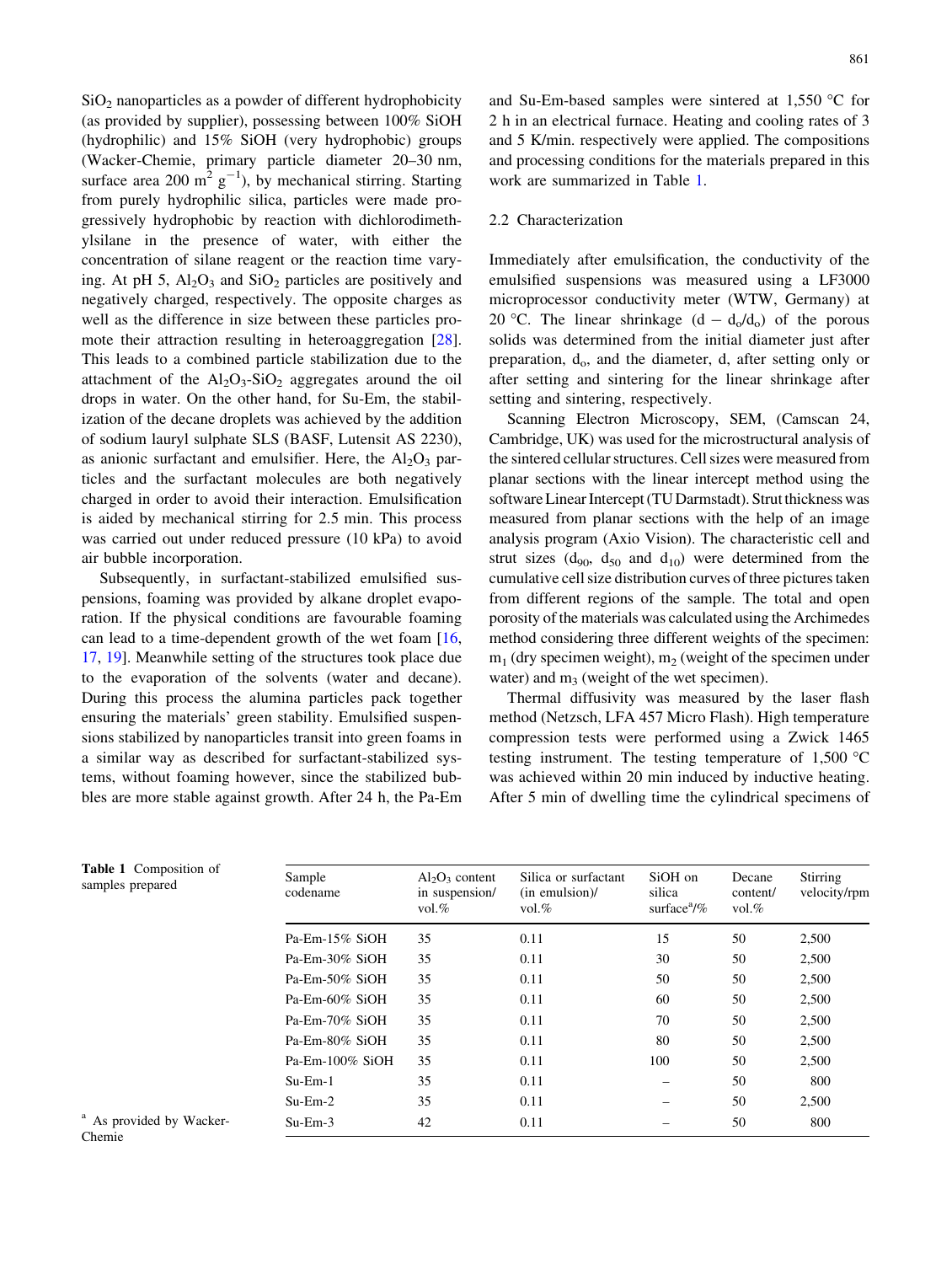<span id="page-3-0"></span>

Table 2 Conductivity of Pa-Em (particle) and linear shrinkage of solid foams (after setting for 24 h and after sintering at 1.550  $\degree$ C for 2 h) as a function of SiOH content of  $SiO<sub>2</sub>$  particles

| Sample<br>codename | Conductivity/<br>$\mu$ S cm <sup>-1</sup> | Linear<br>shrinkage<br>after setting/% | Linear<br>shrinkage<br>after sintering/% |
|--------------------|-------------------------------------------|----------------------------------------|------------------------------------------|
| Pa-Em-15% SiOH     | 1,817                                     | 3.70                                   | 19.30                                    |
| Pa-Em-30% SiOH     | 1.840                                     | 3.20                                   | 18.47                                    |
| Pa-Em-50% SiOH     | 1.861                                     | 3.18                                   | 19.02                                    |
| Pa-Em-60% SiOH     | 1.835                                     | 3.57                                   | 18.78                                    |
| Pa-Em-70% SiOH     | 1.850                                     | 3.31                                   | 19.15                                    |
| Pa-Em-80% SiOH     | 1.848                                     | 3.50                                   | 18.62                                    |
| $Pa$ -Em-100% SiOH | 1,860                                     | 3.70                                   | 19.30                                    |

Fig. 2 Schematic illustration of the porous solid testing rig

either 15 or 25 mm diameter were loaded in displacement control with a speed of 0.5 mm/min. The first significant load drop indicated compressive failure. The sketch of the testing rig is shown in Fig. 2.

## 3 Results

## 3.1 Mixed particle-stabilized emulsified suspensions, Pa-Em

The control of the residual SiOH content on the  $SiO<sub>2</sub>$ particle surfaces leads to particles of tunable wettability. Emulsification with  $SiO<sub>2</sub>$  particles containing 15–80% SiOH groups resulted in very stable emulsified suspensions where no phase separation of either oil or water was observed. The use of completely hydrophilic  $SiO<sub>2</sub>$  particles possessing 100% SiOH as emulsifier was not effective in promoting total emulsification of the dispersed phase and some phase separation (excess oil) was observed.

The conductivity of Pa-Em emulsified with  $SiO<sub>2</sub>$  particles of different SiOH content on their surfaces is shown in Table 2. The emulsified suspensions stabilized by particles are characterized by high conductivities beyond  $1,800 \mu S/cm$ . This, along with the drop test results, gives evidence for the formation of oil-in-water emulsified suspensions using silica particles of any hydrophobicity.

The control of the particle wettability in particle-stabilized emulsions is known to lead to an exchange of the dispersed and the continuous phase (phase inversion). Water-toluene emulsions stabilized by  $SiO<sub>2</sub>$  particles alone undergo phase inversion from water-in-oil to oil-in-water for particles possessing  $>50\%$  SiOH on their surfaces



Fig. 3 Crack-free green solid foam resulting from a nanoparticlestabilized emulsified suspension, Pa-Em

(more hydrophilic) [[25,](#page-8-0) [29](#page-8-0)]. In contrast, our results for  $Al_2O_3-SiO_2$  aggregates as emulsion stabilizers present a different trend when compared to the stabilization by such  $SiO<sub>2</sub>$  particles alone. The  $Al<sub>2</sub>O<sub>3</sub>$ -SiO<sub>2</sub> aggregates most probably exhibit a changed contact angle with the oil– water interface which is different to either particles alone allowing the preference for oil-in-water emulsions in the whole range of particle wettability.

The production of stable emulsified suspensions is followed by their transition into green solid foams before sintering (Fig. 3). This transition is enabled due to evaporation of the oil phase and concurrent drying (water evaporation) of the emulsified suspensions. During this stage the particles pack together resulting in shrinkage of the foams. The green (non-sintered) foams undergo linear shrinkages between 3.2 and 3.7% after 24 h setting (Table 2). Further consolidation of the foams is achieved by sintering at  $1,550$  °C where the diffusion processes lead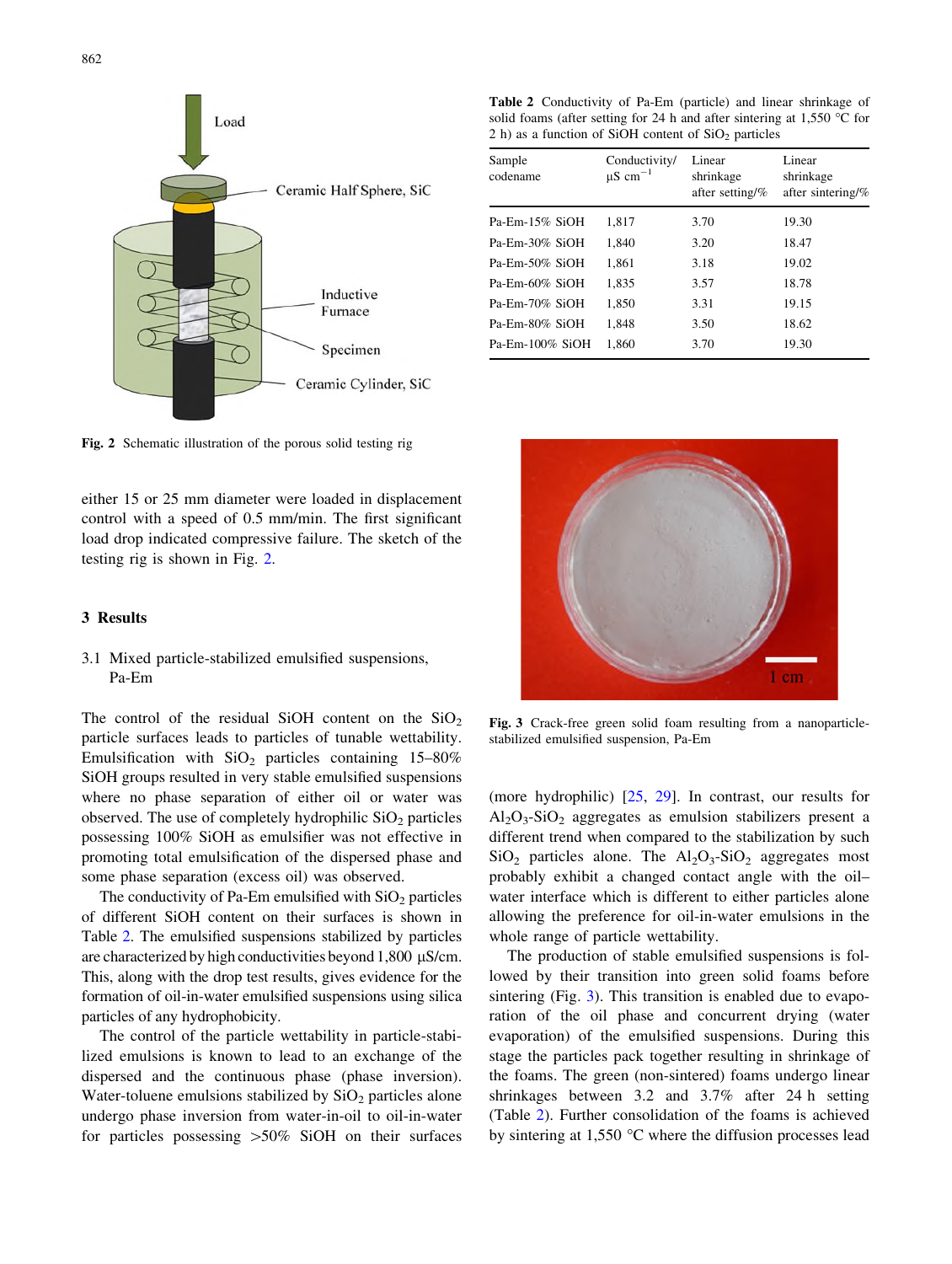to sintering contacts and grain growth. The materials undergo a total shrinkage between 18.5 and 19.3% (Table [2](#page-3-0)). The final porous solid foam microstructures and the corresponding porosity parameters as a function of the silanol content on silica particles are shown in Figs. 4 and [5](#page-5-0), respectively.

The materials produced using silica particles possessing between 15 and 80% SiOH yield similar porosity parameters. As the dispersed phase volume fraction was kept constant at 50 vol.% the materials present total porosities between 62.2 and 63.6%. A closed porosity of approximately 2–3% is found in the materials as a result of enclosed pores in the struts. In the case of 100% SiOH particles, the total porosity corresponds to 50.6% as a result of the incomplete emulsification of the dispersed phase. Neither the cell size distribution, Fig. [5a](#page-5-0) nor the strut thickness, Fig. [5b](#page-5-0), shows any significant variation with the silanol content below 80% SiOH. The materials are characterized by an average cell diameter between 18 and 25  $\mu$ m and average strut thickness between 2.7 and 3.6  $\mu$ m.



Fig. 4 SEM microstructures of sintered foams produced from Pa-Em (composition in Table [1](#page-2-0)) with different residual SiOH content on SiO<sub>2</sub> particles. a Pa-Em-15% SiOH at three magnifications, b Pa-Em-50% SiOH, c Pa-Em-100% SiOH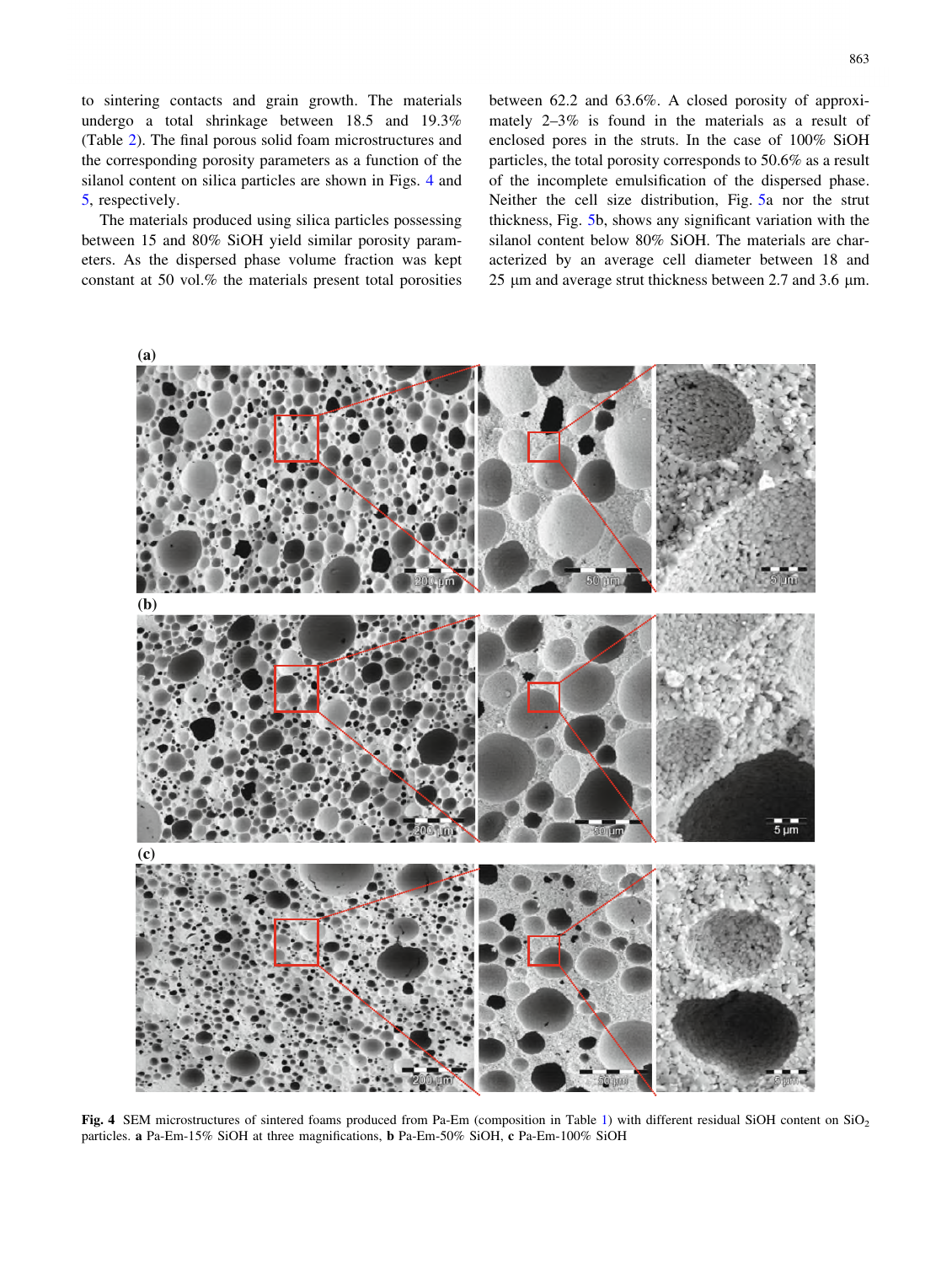<span id="page-5-0"></span>

Fig. 5 Porosity parameters of sintered foams of Pa-Em. a Cell size, b strut thickness, c total and open porosities as a function of residual SiOH content on  $SiO<sub>2</sub>$  particles

For 100% SiOH particles, however, the lower concentration of cells leads to a larger distance between them and consequently wider struts.

3.2 Particle, Pa-Em, versus surfactant, Su-Em, stabilized emulsified suspensions

The way precursor droplets are stabilized in the emulsified suspensions influences the microstructure of the cellular ceramics formed afterwards. Using an anionic surfactant in place of silica particles allows lower oil–water interfacial tensions to be attained and smaller oil drop sizes after

Table 3 Conductivity of Su-Em (surfactant) and linear shrinkage of solid foams (after setting for 24 h and after sintering at  $1.550$  °C for 2 h) for different compositions

| Sample<br>codename | Conductivity/<br>$\mu$ S cm <sup>-1</sup> | Linear<br>shrinkage<br>after<br>setting/ $%$ | Linear<br>shrinkage<br>after<br>sintering/ $%$ |
|--------------------|-------------------------------------------|----------------------------------------------|------------------------------------------------|
| $Su-Em-1$          | 897                                       | 0.25                                         | 13.33                                          |
| $Su-Em-2$          | 927                                       | 1.85                                         | 14.82                                          |
| $Su-Em-3$          | 930                                       | 0.66                                         | 14.55                                          |
| Pa-Em-80% SiOH     | 1,848                                     | 3.50                                         | 18.62                                          |
|                    |                                           |                                              |                                                |

Foams produced from Pa-Em-80% SiOH are given for comparison

emulsification. Depending on the  $Al_2O_3$  particle content in suspension and the emulsification stirring velocity average droplet sizes of 18 µm for Su-Em-1, 15 µm for Su-Em-3 and  $6.5 \mu m$  for Su-Em-2 can be produced. The conductivities of surfactant-stabilized emulsified suspensions of different compositions are given in Table 3. They are characterized by oil-in-water morphology as in the case of particle stabilization but with lower conductivity values.

Surfactant-stabilized foams presented a total linear shrinkage after sintering (13.3–14.8%) lower than particlestabilized foams (18.6%). During the transition of the emulsified ceramic particle suspension into the wet foam, bubbles are formed as the decane droplets evaporate. This along with the concurrent drying of the suspension gives rise to green foams. The stabilization of the droplet interfaces influences this process. When the alkane droplets are stabilized by surfactant molecules, they expand during evaporation depending on the conditions and coalescence can occur. This has been observed via fluorescence microscopy [\[16](#page-8-0)].

In the case of particle-stabilized interfaces, expansion and destabilization mechanisms are less likely to take place. Bubble expansion counterbalances particle densification during water evaporation leading to lower shrinkage in surfactant-stabilized systems during setting. Further on, the growing bubbles compress the particle suspension localized between them resulting in extra aid in the densification of the cell walls and struts during drying. Denser struts during setting lead to reduced densification after sintering.

By adjusting the processing conditions, in this case the emulsification stirring velocity and the particle content in suspensions, the droplet size and the foaming of Su-Em can be controlled. Consequently, cellular ceramics of different porosity parameters can be achieved as seen in Figs. [6](#page-6-0) and [7.](#page-7-0) The processing and microstructure control of these materials has been outlined in more detail elsewhere [\[16–19](#page-8-0)].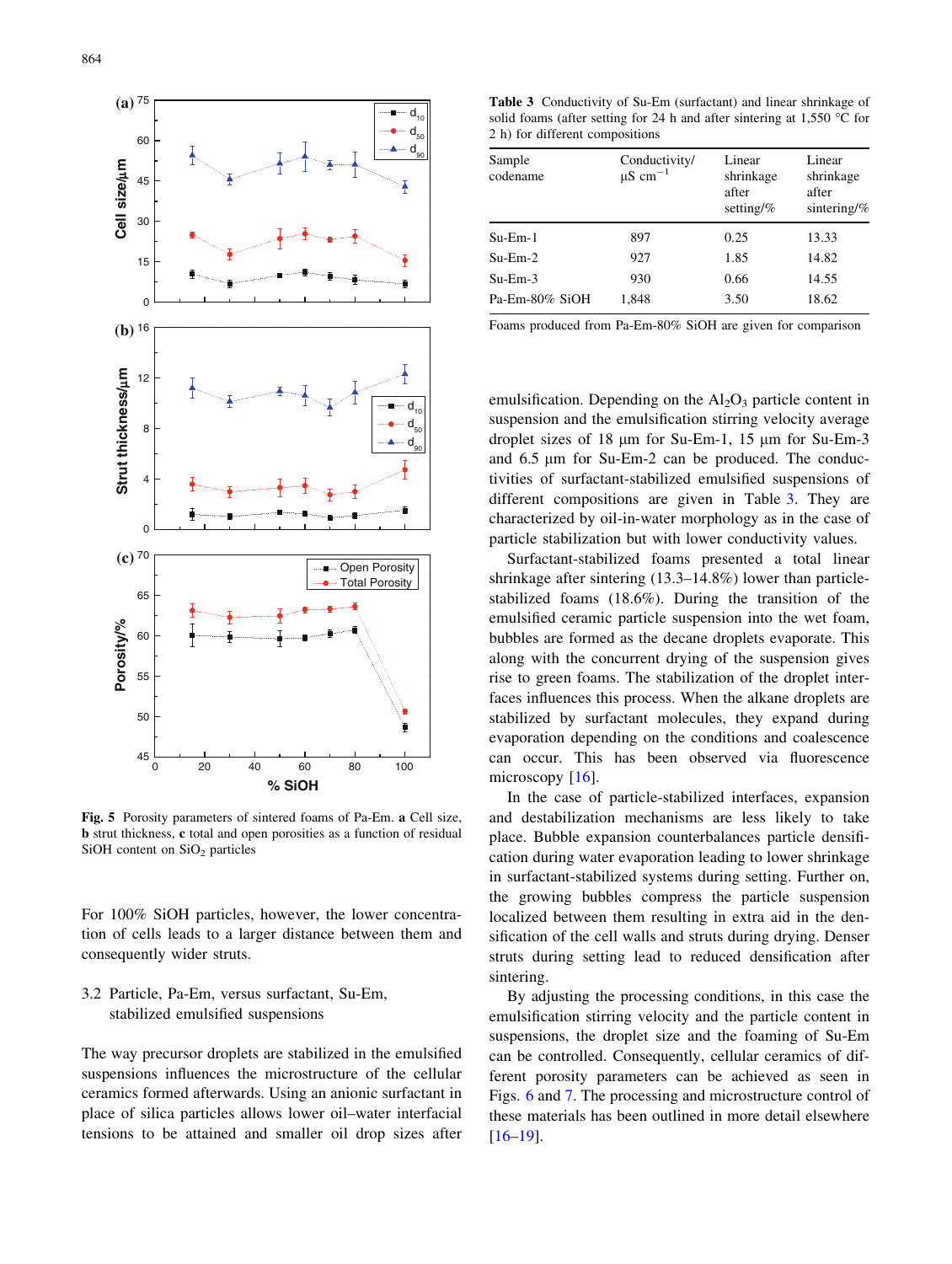<span id="page-6-0"></span>

Fig. 6 SEM microstructures of sintered foams (1,550 °C for 2 h) produced from Su-Em of different compositions: a Su-Em-1, b Su-Em-2 and c Su-Em-3. In d Pa-Em-80% SiOH for comparison

Cellular ceramics produced from emulsified suspensions of similar composition and processing conditions, stabilized either by surfactant molecules or by colloidal particles, can be seen in Fig. 6b, d, respectively. The Pa-Em based foams present larger cells and thicker struts with a wider size distribution than the Su-Em based material. As no foaming is observed in the particle-stabilized systems, the larger cells are a result of larger droplets formed during emulsification. The fragmentation of the dispersed phase depends mainly on the ratio between the shear and interfacial stresses applied during shearing [\[30](#page-8-0)]. Larger droplets in Pa-Em are the result of higher interfacial tensions compared with the surfactant-stabilized case. Further on, as the surfactant-stabilized bubbles grow during foaming, the resulting solids can have a higher porosity than in the case of particle stabilization. Cellular ceramics with similar porosity parameters, namely a porosity of 60.7% or 63.9, a cell size of 27.6 or 24.5 µm and a strut thickness of 2.4 or 3.0 µm could be achieved using Su-Em-3 or Pa-Em-80% SiOH-based systems, respectively.

A remarkable difference between the Su-Em and Pa-Em based cellular materials is the interconnectivity between cells (Fig. 6). The presence of thin surfactant films connecting two bubbles in the wet stage and the subsequent expansion of bubbles easily provide windows between adjacent cells in Su-Em based materials. In particle-stabilized systems, windows can also be achieved. However, this is normally produced in systems containing a low concentration of particles or ones in which controlled coalescence occurs [\[25](#page-8-0), [31\]](#page-8-0).

The use of porous ceramics in extreme environments e.g., at high temperatures is more and more desirable. A high mechanical performance of the materials in the application field is demanded. In this context, the compressive strength at high temperature of cellular ceramics of similar porosity parameters achieved by surfactant or particle-stabilized systems has been determined. Closedcell structures (as in the case of Pa-Em) are expected to have higher compressive strength than interconnected ones [\[32](#page-8-0)]. However, could it be that the particle stabilization on the droplets has further effects on the final cell properties? Preliminary tests show that the compression strength at 1,500 °C of the surfactant-stabilized material Su-Em-3 is up to 40 MPa whilst that of the particle-stabilized material Pa-Em-80% SiOH is even higher, up to 64 MPa. Thus, the particle-stabilized based materials are extremely stable under mechanical pressure at high temperature presenting constant geometries after the tests. These initial results highlight their potential in applications with intense thermal and mechanical requirements.

The thermal properties of the cellular ceramics are very important for their use at high temperatures. Controlled thermal isolation and the presence of temperature gradients are, for example, a result of the materials' thermal properties. The thermal diffusivity of surfactant and particlestabilized based materials as a function of temperature is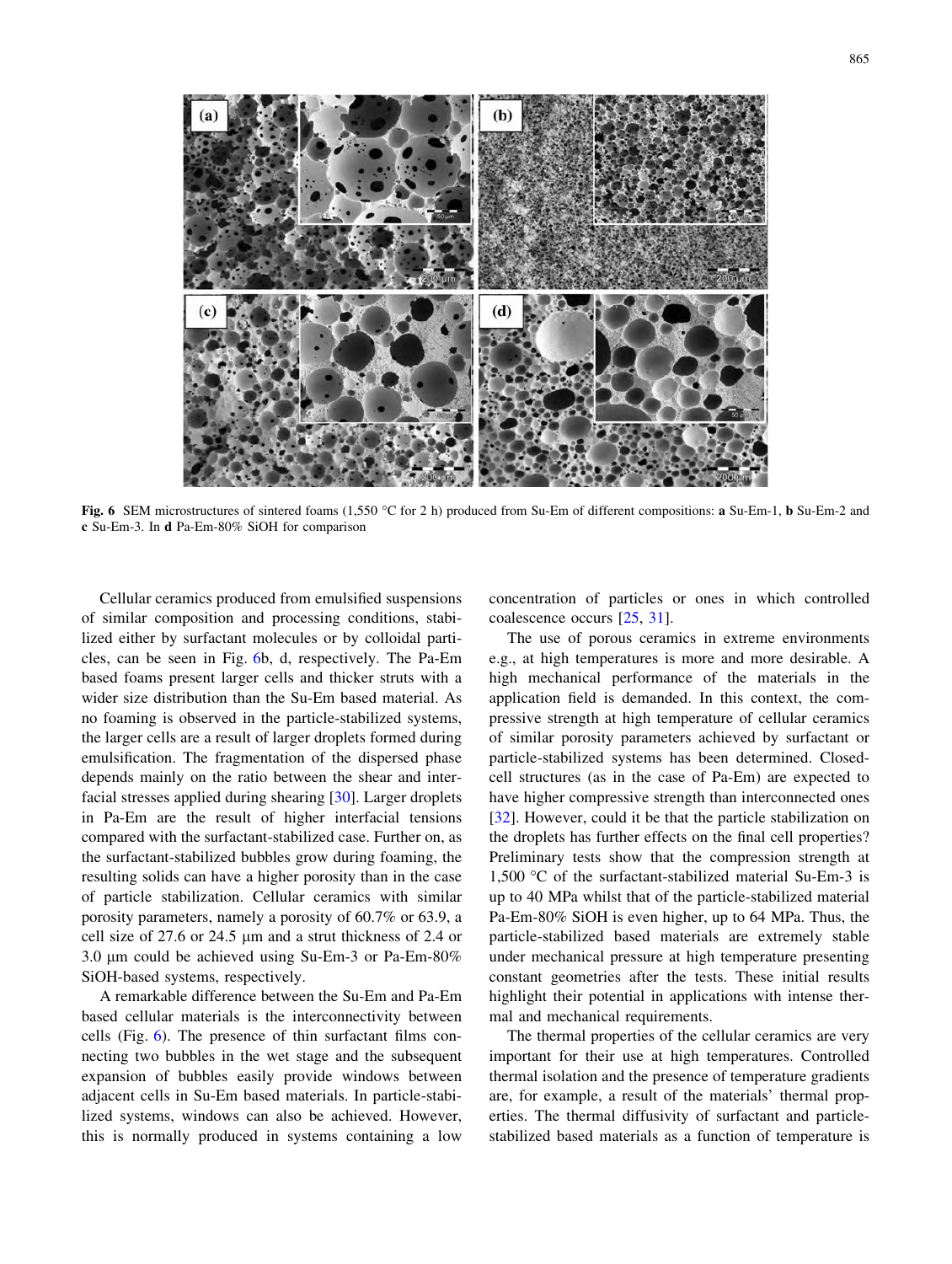<span id="page-7-0"></span>

Fig. 7 Porosity parameters of sintered foams of Su-Em. a Cell size, b strut thickness, c total and open porosities for different conditions. The porosity parameters of foams produced from Pa-Em with  $SiO<sub>2</sub>$ particles containing 80% residual SiOH are presented for comparison

depicted in Fig. 8. The diffusivity strongly depends on the temperature so that the materials become more isolating at high temperatures. Particle stabilization and the presence of closed cells (without windows between them) do not seem to result in an extra effect in the diffusivity of the materials. Besides the environment temperature, the material porosity seems to be an important parameter. At 25 °C, the diffusivity can be 6.9 mm<sup>2</sup>/s for 60.7% porosity  $(Su-Em-3)$  or 4.7 mm<sup>2</sup>/s for 83.4% porosity (Su-Em-1). The porosity dependence vanishes with an increase in temperature. At 1,000  $\degree$ C the diffusivity reaches the lowest values ranging between 0.9 and 0.7 mm<sup>2</sup>/s for the different compositions tested.



Fig. 8 Thermal diffusivity from 25 to 1,000  $\degree$ C of cellular ceramics produced from surfactant and nanoparticle-stabilized emulsified suspensions. The porosity P is included

## 4 Conclusions

Emulsified alumina particle suspensions containing homogeneously dispersed oil droplets stabilized by aggregates of silica nanoparticles and alumina microparticles have been successfully prepared. Varying the residual SiOH content on silica particle surfaces between 80 and 15% resulted in very stable emulsified suspensions where neither coalescence nor subsequent bubble growth occurred. Emulsified suspensions with oil-in-water morphology have been prepared for a range of silica particle wettabilities, from very hydrophobic (15% SiOH) to very hydrophilic particles (100% SiOH). The solid materials after setting and sintering presented open porosities between 49 and  $61\%$  and average cell sizes between 17.7 and 25.4  $\mu$ m. By contrast, surfactant-stabilized emulsified suspensions exhibited bubble growth during foaming leading to higher porosities (up to 83%) and interconnected cells.

The developed materials displayed remarkable compressive strength at 1,500  $\degree$ C, being up to 40 and 64 MPa for surfactant and particle-stabilized based systems, respectively. Thermal diffusivity as low as  $0.7 \text{ mm}^2/\text{s}$  can be reached at  $1,000$  °C. These preliminary results highlight the potential of purely particle-based ceramics for applications in extreme environments.

Acknowledgments The authors would like to thank DFG for funding this project within the Research Training Group 1375 ''Nonmetallic Porous Structures for Physical–Chemical Functions'' and Wacker-Chemie (Germany) for the supply of the fumed silica powders.

#### References

1. S.M.H. Olhero, J.M.P.Q. Delgado, J.M.F. Ferreira, C. Pinho, Development of porous ceramics for gas burners. Defect Diffus. Forum 273–276, 814–819 (2008)